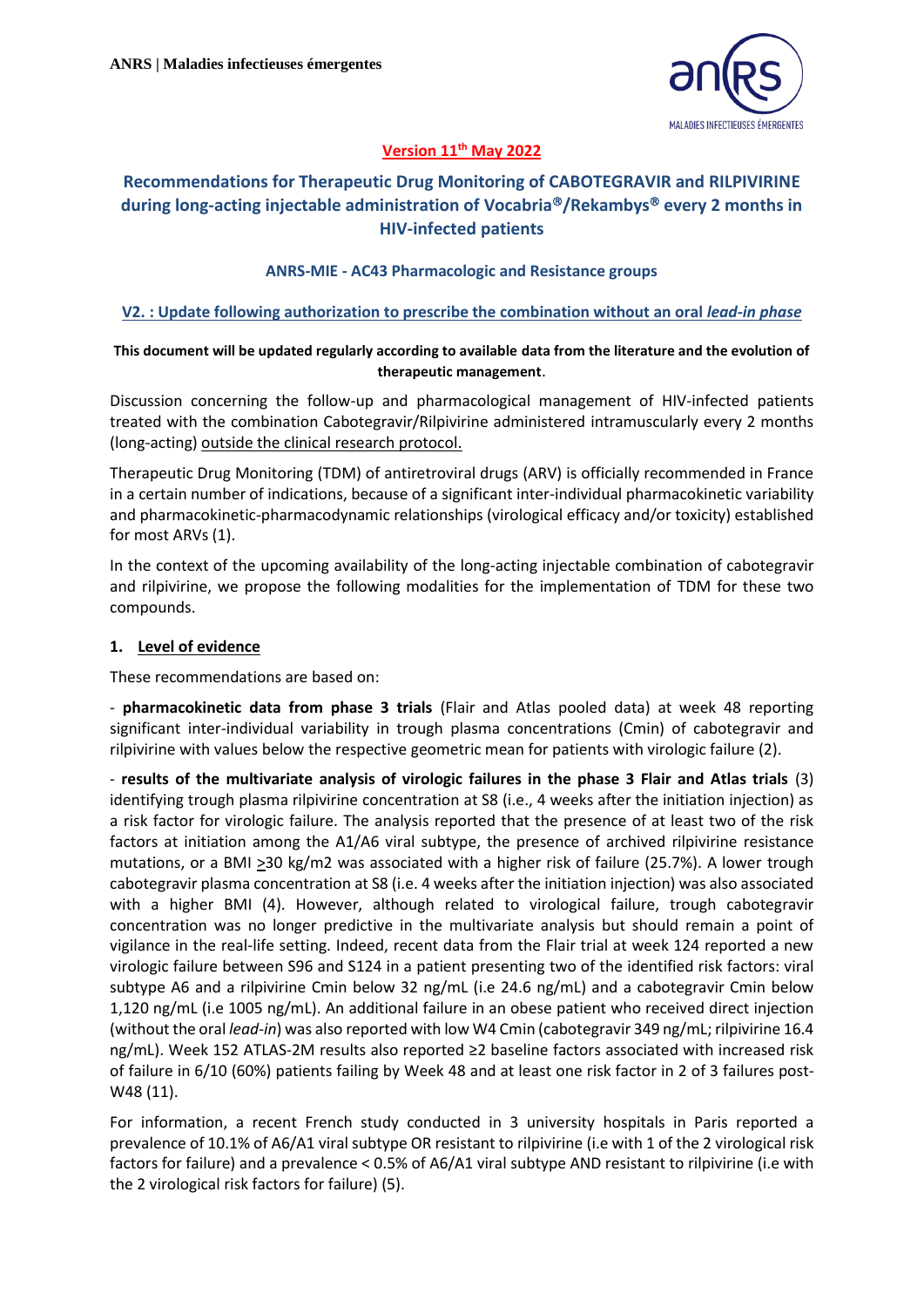### - **the French transparency commission, recommending pharmacological monitoring, particularly in obese subjects** (6) :

"Caution is further recommended in the presence of archived resistance to rilpivirine, BMI ≥ 30 kg/m2, or HIV-1 subtype A6/A1, factors associated with the risk of virological failure in studies. In addition, the trough plasma concentration of rilpivirine at 4 weeks after the initiation injection was associated with the risk of failure, so performing therapeutic drug monitoringof the 2 molecules is worth discussing especially in obese patients."

## **2. Indications and modalities of TDM**

The sample is collected on a gel-free lithium heparinate tube or EDTA, which is compatible with samples collected for plasma HIV-1 RNA), as currently recommended for the TDM of ARV:

- **At the end of the oral lead-in phase (W4-Peros),** in residual period (T>20h), if treatment with oral lead-in phase.
- **At 1 month, i.e. 4 weeks after the 1st IM injection (W4-IM),** before the new administration, whatever the treatment, with or without oral lead-in phase.
- *A minima*, in the following indications:
	- in case of **missed or delayed injection(s)**, and before resuming the treatment as defined in the Summary of Products Characteristics (SPCs)
	- in case of **occurrence of adverse events**
	- in case of **virological failure** (including low viremia)
	- in case of **pregnancy** occurring during treatment\*
	- in case of **drug-drug interaction** that may significantly alter the exposure of cabotegravir and/or rilpivirine (\*\*see list below)
	- along with viral load monitoring in patients with a **BMI > 30 kg/m2 and/or A1/A6 viral subtype.**

TDM should be performed preferentially either prior to the next injection or before re-starting treatment as recommended in the SPCs for missed injections (specify the estimated time of interruption) (7,8).

\*In case of pregnancy occurring during treatment, monitoring plasma of concentrations is recommended whether the treatment is maintained (documentation and follow-up with bodyweight changes) or stopped (monitoring of the decrease in plasma concentrations, given the long elimination half-life of the two compounds). The frequency of the pharmacological follow-up will be determined on a case-by-case basis according to the context and discussed in a multidisciplinary staff.

# **3. TDM interprétation**

To date, no specific target value are officially validated for maintenance treatment and IM administration.

To date, TDM is therefore proposed in accordance with the expected values published in the respective SPCs, with **an alert threshold corresponding to the 1st quartile of trough plasma concentrations** presented in the multivariate analysis of failures (3, 7-8,10).

In case of a Cmin below this threshold, close virological monitoring is recommended along with a new pharmacological control after checking the absence of other factors associated with virological failure (viral sub-type, resistance profile, BMI).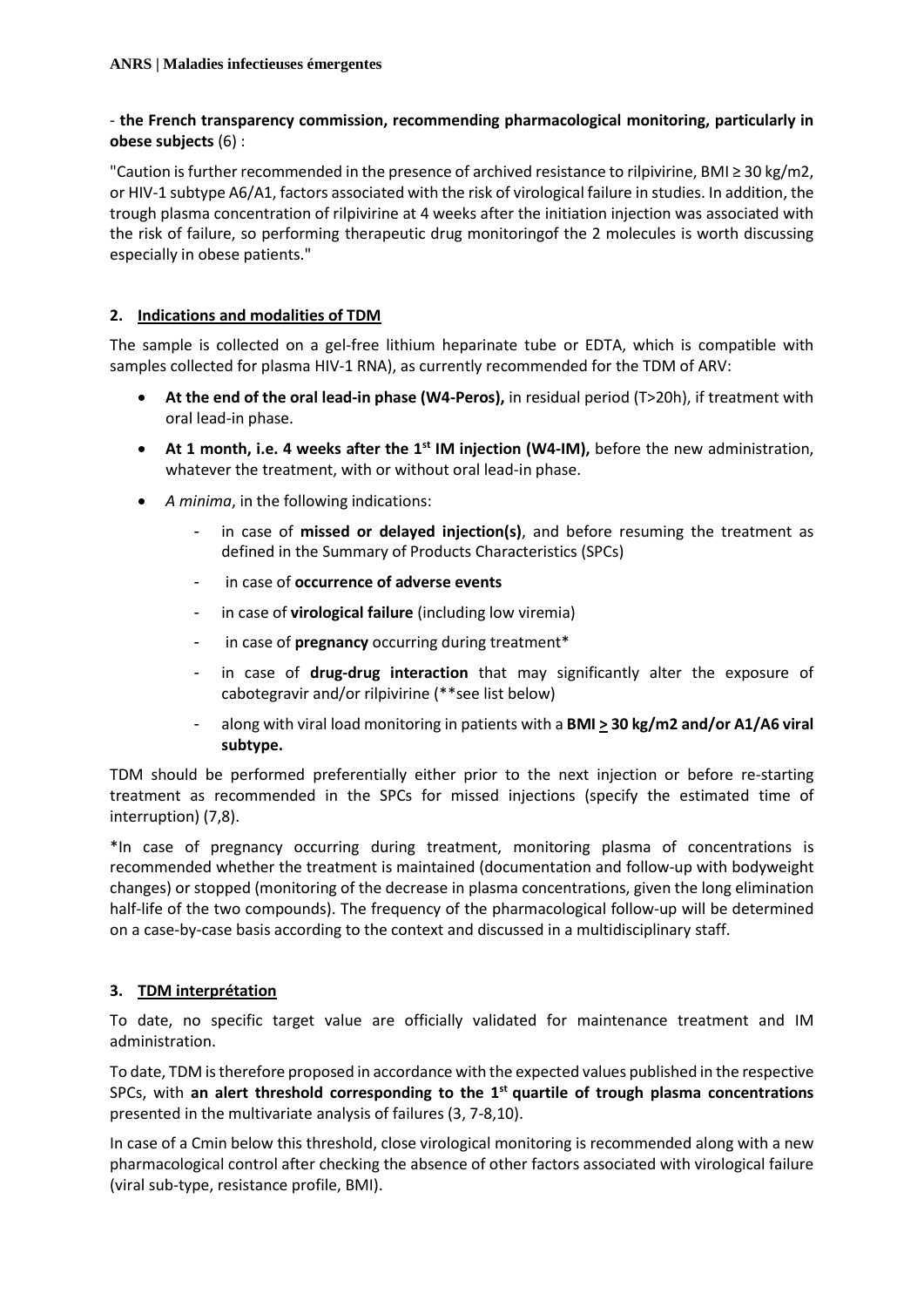### **Cabotegravir and Rilpivirine trough plasma concentrations after oral administration and longacting IM administration every two months**

|               | W4-peros*                     | $W4$ -IM**<br>4 weeks after the 1 <sup>st</sup> IM injection |                  | <b>W48</b><br>At steady-state | <b>Alert</b><br>threshold# |
|---------------|-------------------------------|--------------------------------------------------------------|------------------|-------------------------------|----------------------------|
|               | End of oral<br>lead-in period | With oral<br>lead-in                                         | Direct injection | All regimens                  | All regimens               |
| Cabotegravir, | 4,600                         | 1,500                                                        | 1430             | 1,600                         | < 1,120                    |
| (ng/mL)       | [2,800; 7,500]                | [650; 2,900]                                                 | [400; 3900]      | [800; 3,000]                  |                            |
| Rilpivirine   | 79.4                          | 42.0                                                         | 48.9             | 65.6                          | < 32                       |
| (ng/mL)       | [31.8; 177]                   | [21.8; 78.9]                                                 | [17.7; 138]      | [36.9; 113]                   |                            |

Geometric mean  $[5<sup>th</sup>$ ; 95<sup>th</sup> percentiles]<sup>†</sup>

\*End of oral lead-in period, i.e after the last oral dose; \*\*: 4 weeks after the 1<sup>st</sup> IM injection; †individual posthoc estimates from the population pharmacokinetic model of pooled data from the Flair/Atlas/Atlas-2M phase 3 trials (7,8,10); ‡value corresponding to the 1<sup>st</sup> quartile of Cmin at W8 of the pooled data analysis of the phase 3 trials (3).

For information, the protein binding adjusted inhibitory concentration 90% or IC90-ap is 166 ng/mL for cabotegravir and 12 ng/mL for rilpivirine, respectively.

### **\*\* List of contraindicated and not recommended drug-drug interactions with cabotegravir and/or rilpivirine for intramuscular administration :**

- contraindicated because of significant decrease in cabotegravir and rilpivirine plasma exposure: dexamethasone (except in single dose), carbamazepine, St. John's wort, phenytoïn, phenobarbital, oxcarbazepine, rifabutin, rifampicin, rifapentin.

- not recommended as expected increase in rilpivirine plasma exposure : clarithromycin, erythromycin

- rilpivirine should be used with caution if co-administered with drugs with a known risk of torsade de pointes

- other drugs to be used with caution due to moderate inductive and/or inhibitory effect which may significantly modulate cabotegravir and/or rilpivirine plasma exposures (non-exhaustive list) (9) : artemisinin, betamethasone, bexarotene, bosentan, clobazam, enzalutamide, fluconazole, ginkgo biloba, griseofulvin, ifosfamide, modafinil, paclitaxel, primidone, vinblastine.

\* List of **additional drug-drug interactions** only contraindicated or not recommended with cabotegravir and/or rilpivirine during the **oral "lead-in" phase or when oral therapy is resumed**: proton pump inhibitors (omeprazole/esomeprazole, lansoprazole, pantoprazole, rabeprazole)

Respect **the staggered dosing** as recommended in SPCs with antacids and all specialities containing dior trivalents (Al, Ca, Mg, Iron …), anti-H2 (famotidine, ranitidine) et le liraglutide.